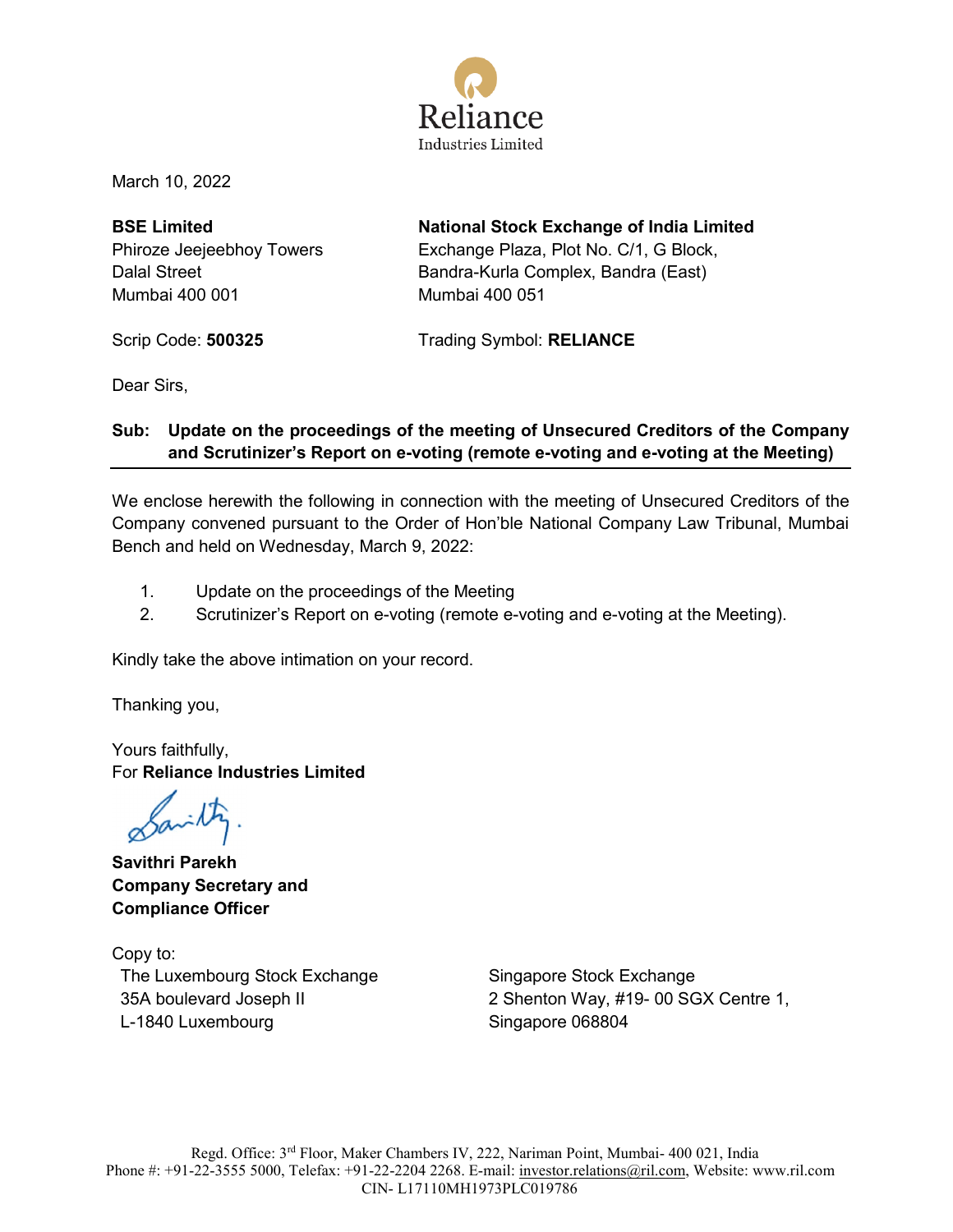

**Update on the proceedings of the Meeting of the Unsecured Creditors of the Company convened pursuant to the Order of Hon'ble National Company Law Tribunal, Mumbai Bench ("NCLT Mumbai") and held on Wednesday, March 9, 2022 ("Meeting")** 

## **A. Date, time and venue of the Meeting**

A Meeting of the Unsecured Creditors of the Company convened pursuant to the Order dated January 28, 2022 ("Order") of NCLT Mumbai was held on **Wednesday, March 9, 2022 at 11:45 a.m. (IST)** through video conferencing (**"VC"**).

### **B. Proceedings in brief**

Pursuant to the Order of NCLT Mumbai, Justice (Retd.) Ranjit Vasantrao More, Former Judge, Bombay High Court, chaired the Meeting ("Chairperson").

The Chairperson thereafter stated that the Meeting was held through VC in compliance with the directions issued vide Order of NCLT Mumbai.

The requisite quorum being present, the Chairperson called the Meeting to order.

With the permission of the Unsecured Creditors, the Notice convening the Meeting was taken as read.

The Chairperson thereafter addressed the Unsecured Creditors and informed them about the salient features of the Scheme and its rationale.

The Chairperson informed the Unsecured Creditors that vide Order of NCLT Mumbai, Shri Hemal Mehta, Practising Chartered Accountant, Partner, Deloitte Haskins & Sells LLP, Chartered Accountants, was appointed as the Scrutinizer to scrutinize the voting through electronic means (i.e. remote e-voting and voting at the Meeting by using electronic system) ("e-voting").

The Scheme of Arrangement between Reliance Industries Limited ("Transferor Company" or "Company") & its shareholders and creditors and Reliance Syngas Limited ("Transferee Company") & its shareholders and creditors ("Scheme") was placed before the Unsecured Creditors for consideration and approval.

On the invitation of the Chairperson, few Unsecured Creditors addressed the Meeting and sought clarifications on the resolution proposed at the Meeting. Shri Srikanth Venkatachari, responded to the queries of the Unsecured Creditors and provided clarifications.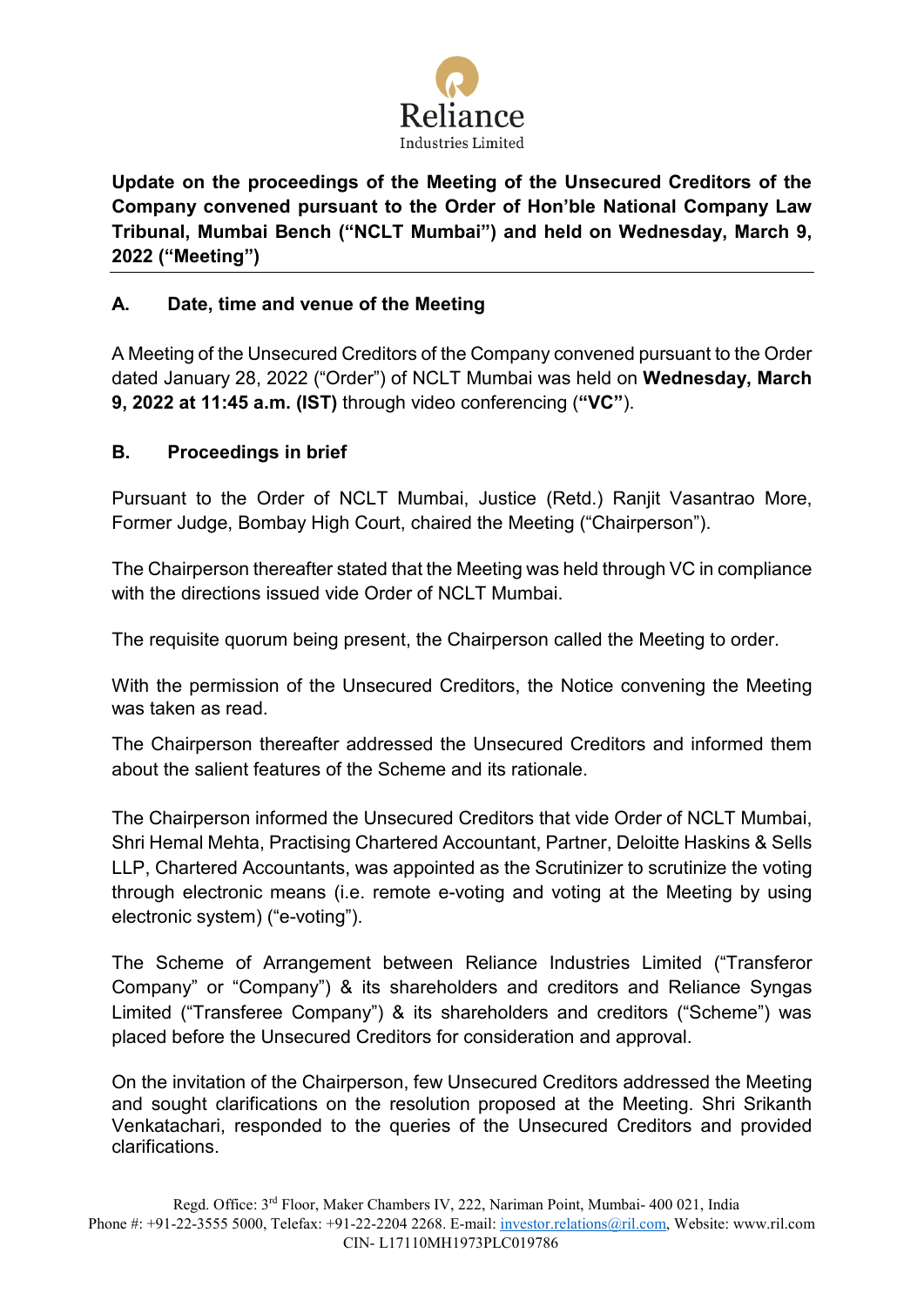

Thereafter, the Chairperson announced the voting to be undertaken electronically and requested Shri Hemal Mehta, the Scrutiniser for the orderly conduct of the voting at the Meeting.

The Chairperson informed the Unsecured Creditors that the results of e-voting shall be disseminated to the stock exchanges and also uploaded on the website of the Company and National Securities Depository Limited ("NSDL"), the authorized agency providing e-voting facility.

The Meeting concluded at 12:14 p.m. after the Unsecured Creditors present at the Meeting cast their votes. Thereafter, the Meeting stood closed.

# **C. Voting by Unsecured Creditors**

The Company had provided remote e-voting facility to its Unsecured Creditors to cast their votes electronically on the proposed resolution set out in the Notice of the Meeting from 1:00 p.m. (IST) on Friday, March 4, 2022 to 5:00 p.m. (IST) on Tuesday, March 8, 2022.

Further, the facility to vote on the resolution through electronic voting system at the Meeting was also made available to the Unsecured Creditors who participated in the Meeting but had not cast their votes through remote e-voting.

### **D. Results of e-voting (remote e-voting and e-voting at the Meeting)**

Votes in favour – 99.0631%. The resolution was passed with requisite majority.

### **Note:**

This document does not constitute the minutes of the proceedings of the Meeting of the Company.

### For **Reliance Industries Limited**

Savilty.

**Savithri Parekh Company Secretary and Compliance Officer**

Place: Mumbai Date: March 10, 2022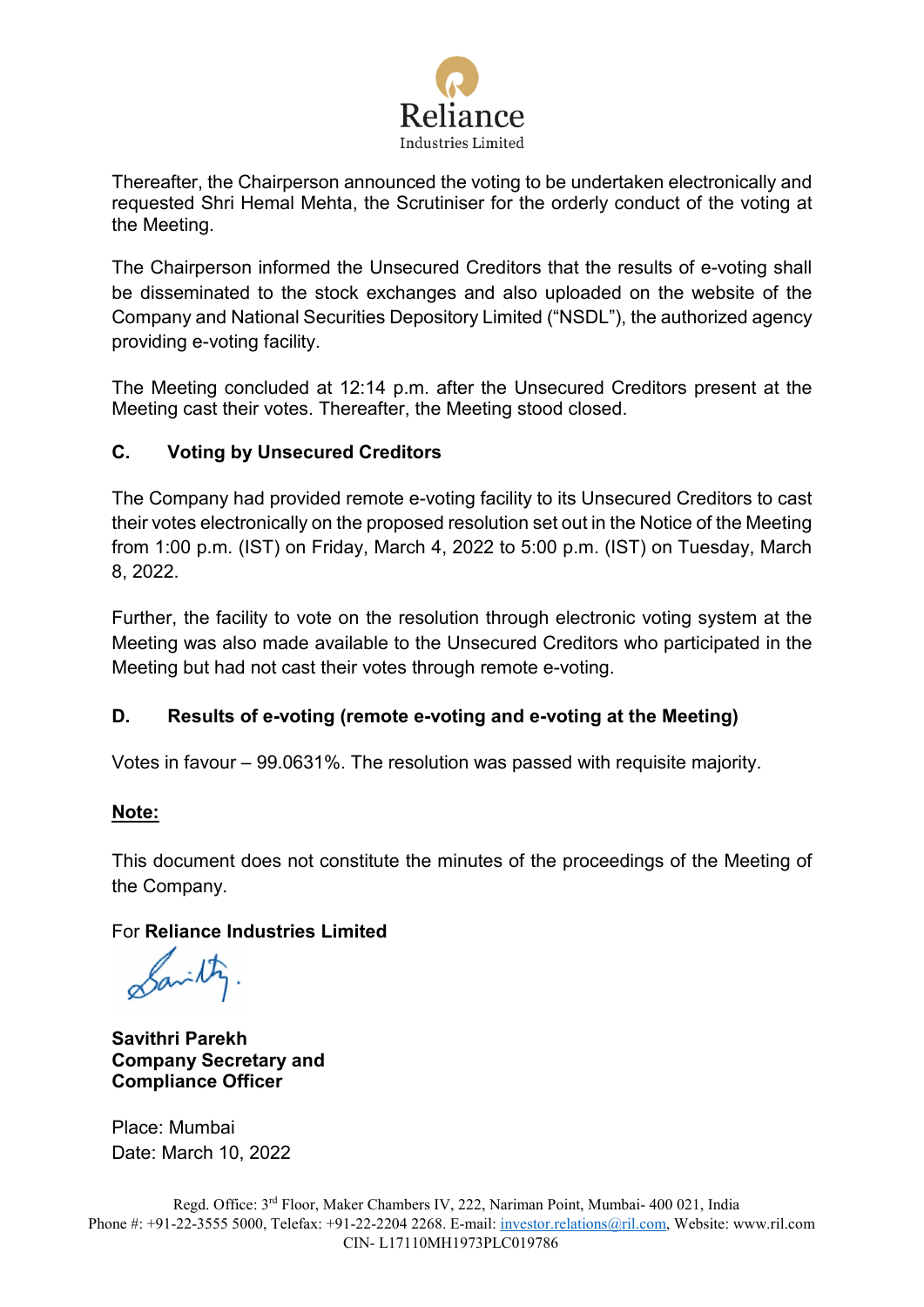**Chartered Accountants** Lotus Corporate Park 1st Floor, Wing A-G CTS No. 185/A, Jay Coach Off Western Express Highway Goregaon (East) Mumbai-400 063 Maharashtra, India

Tel: +91 22 6245 1000 Fax: +91 22 6245 1001

### Scrutinizer's Report [Pursuant to directions of the Hon'ble National Company Law Tribunal, Mumbai Bench vide its Order dated 28 January 2022]

To

Justice (Retd.) Ranjit Vasantrao More,

Hon'ble Chairperson appointed by the Hon'ble National Company Law Tribunal (NCLT) for the meeting of Unsecured Creditors of Reliance Industries Limited

#### Dear Sir,

Re: Meeting of the Unsecured Creditors of Reliance Industries Limited convened pursuant to NCLT Order and held on Wednesday, 9 March 2022 at 11:45 a.m. (IST) through Video Conferencing (VC)

- 1. NCLT vide its Order dated 28 January 2022 ("NCLT Order") has inter-alia directed Reliance Industries Limited ("Transferor Company") to hold a meeting of its Unsecured Creditors to consider and, if thought fit, to approve, with or without modification(s), the proposed Scheme of Arrangement between the Transferor Company and its shareholders and creditors and Reliance Syngas Limited ("Transferee Company") and its shareholders and creditors ("Scheme"). The Scheme provides for transfer of the Gasification Undertaking (as defined in the Scheme) from the Transferor Company to the Transferee Company as a going concern on a slump-sale basis for a lump sum consideration under Sections 230 to 232 and other applicable provisions of the Companies Act, 2013 ("the Act").
- 2. As per the directions of the NCLT vide its order dated 28 January 2022:
	- a. meeting of the Unsecured Creditors of the Transferor Company was convened and held on Wednesday. 9 March 2022 at 11:45 a.m. (IST) through VC ("the Meeting"). The deemed venue for the Meeting was the Registered Office of the Company;
	- b. Notice of the Meeting dated 5 February 2022 ("Notice") along with the accompanying documents were sent through electronic mail to those Unsecured Creditors whose email addresses are registered with the Transferor Company, National Securities Depository Limited ("NSDL") and Central Depository Services Limited ("CDSL");
	- The said Notice was also placed on the website of the Transferor Company at:  $C<sub>1</sub>$ https://www.ril.com/InvestorRelations/ShareholdersInformation.aspx and on the website of the Stock Exchanges, i.e., BSE Limited and National Stock Exchange of India Limited at www.bseindia.com and www.nseindia.com, respectively; and on the website of NSDL at https://www.evoting.nsdl.com, being the agency appointed by the Transferor Company to provide to its Unsecured Creditors facility to exercise their right to vote on the resolution contained in the Notice calling the Meeting using an electronic voting system (i) remotely, before the Meeting on the dates referred to in the Notice ("remote e-voting"); and (ii) at the Meeting ("e-voting at the Meeting");
	- d. Notice of the meeting of the Unsecured Creditors of the Transferor Company was published on 7 February 2022 in 'Business Standard' in English language having nationwide circulation and in 'Loksatta' in Marathi language having circulation in Maharashtra, respectively.
- 3. I, Hemal Mehta, Practising Chartered Accountant and Partner, Deloitte Haskins & Sells LLP, Chartered Accountants, have been appointed as Scrutinizer vide the NCLT Order for the purpose of scrutinizing the process of remote e-voting and e-voting at the Meeting on the proposed resolution contained in the Notice calling the Meeting.

Page 1 of 5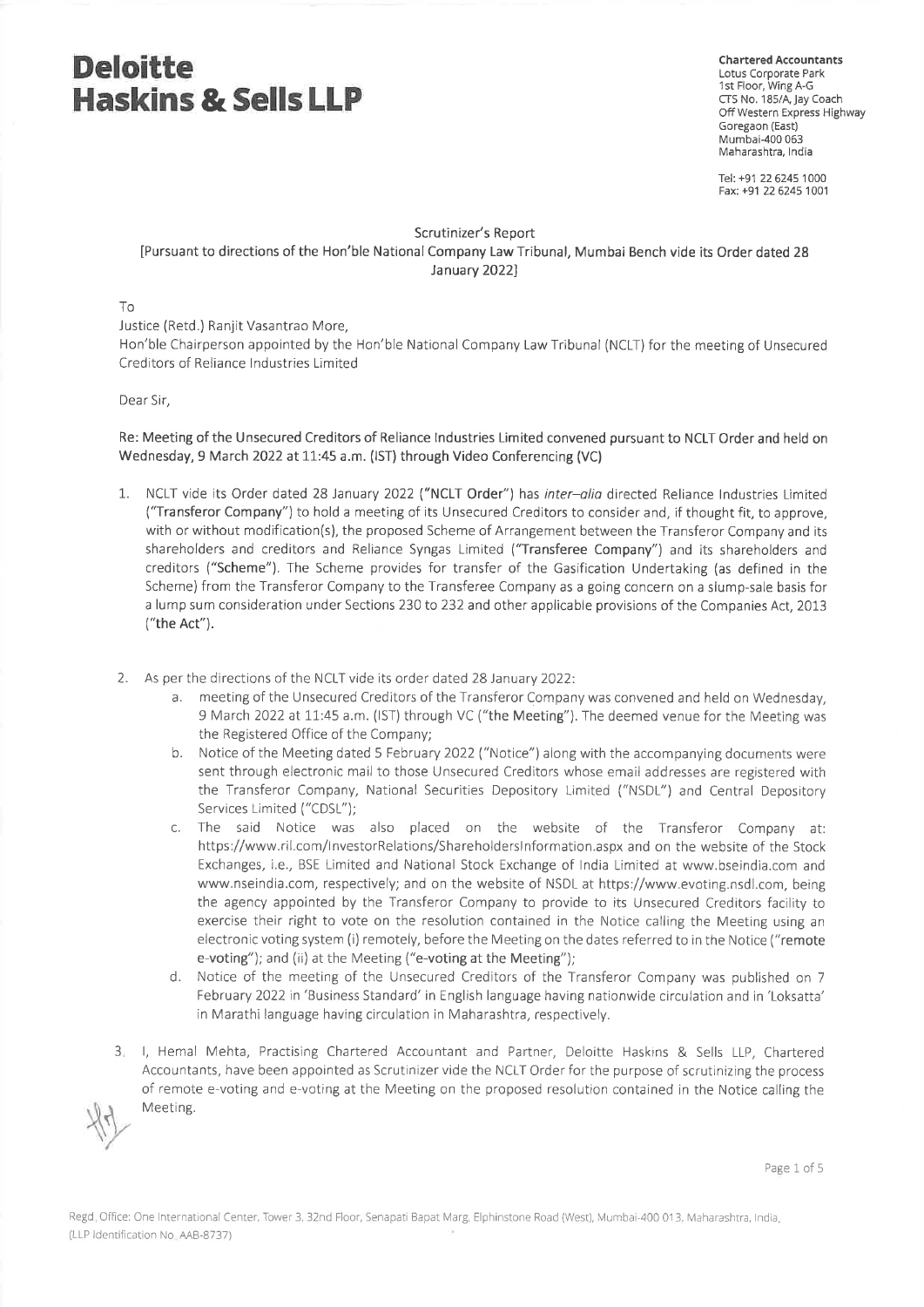- 4. As Scrutinizer, I have to scrutinize the process of:
	- $(i)$ remote e-voting; and
	- $(ii)$ e-voting at the Meeting.

#### Management's Responsibility

5. The management of the Transferor Company is responsible to ensure compliance with the requirements of (i) the Act and the Rules made thereunder and (ii) the NCLT Order in this regard. The management of the Transferor Company is also responsible for ensuring a secured framework and robustness of the electronic voting systems.

#### Scrutinizer's Responsibility

6. My responsibility as Scrutinizer for e-voting process (i.e. remote e-voting and e-voting at the meeting) is restricted to making a Scrutinizer's Report of the votes cast "in favour" or "against" the resolution contained in the Notice. based on the reports generated from the e-voting system provided by NSDL, the Agency authorized in accordance with the applicable Rules under the Act and engaged by the Transferor Company to provide the facility of remote e-voting and e-voting at the Meeting and attendant papers / documents furnished to me electronically by the Transferor Company and / or NSDL for my verification.

### Cut-off date

7. The Unsecured creditors of the Transferor Company as on the "cut-off" date, as specified in the Notice, i.e., Friday, 31 December 2021 were entitled to vote on the resolution as set out in the Notice calling the Meeting and their voting rights were in proportion to the outstanding amount due by the Transferor Company to them as on the cut-off date.

#### 8. E-voting at the Meeting:

- After the time fixed for closure of the e-voting at the Meeting by the Chairperson, the electronic system  $8.1$ recording the e-voting (e-votes) was locked by NSDL under my instructions.
- 8.2 The e-votes cast at the meeting were unblocked on Wednesday, 9 March 2022 after the conclusion of the Meeting
- 8,3 The e-votes were reconciled with the records maintained by the Transferor Company / NSDL and the authorizations lodged with the Transferor Company / NSDL on test check basis.

#### 9. Remote E-voting Process:

- 9.1 The remote e-voting period remained open from Friday, 4 March 2022 (1:00 p.m. IST) to Tuesday, 8 March 2022 (5:00 p.m. IST).
- 9.2 Thereafter, the votes cast during remote e-voting period were unblocked on Wednesday, 9 March 2022 after the conclusion of the Meeting and was witnessed by two witnesses, Mr. Sanjeev Shah and Mr. Hardik Mehta, who are not in the employment of the Transferor Company and / or NSDL. They have signed below in confirmation of the same.



3.5. AM

Sanjeev Shah

Bungles

Hardik Mehta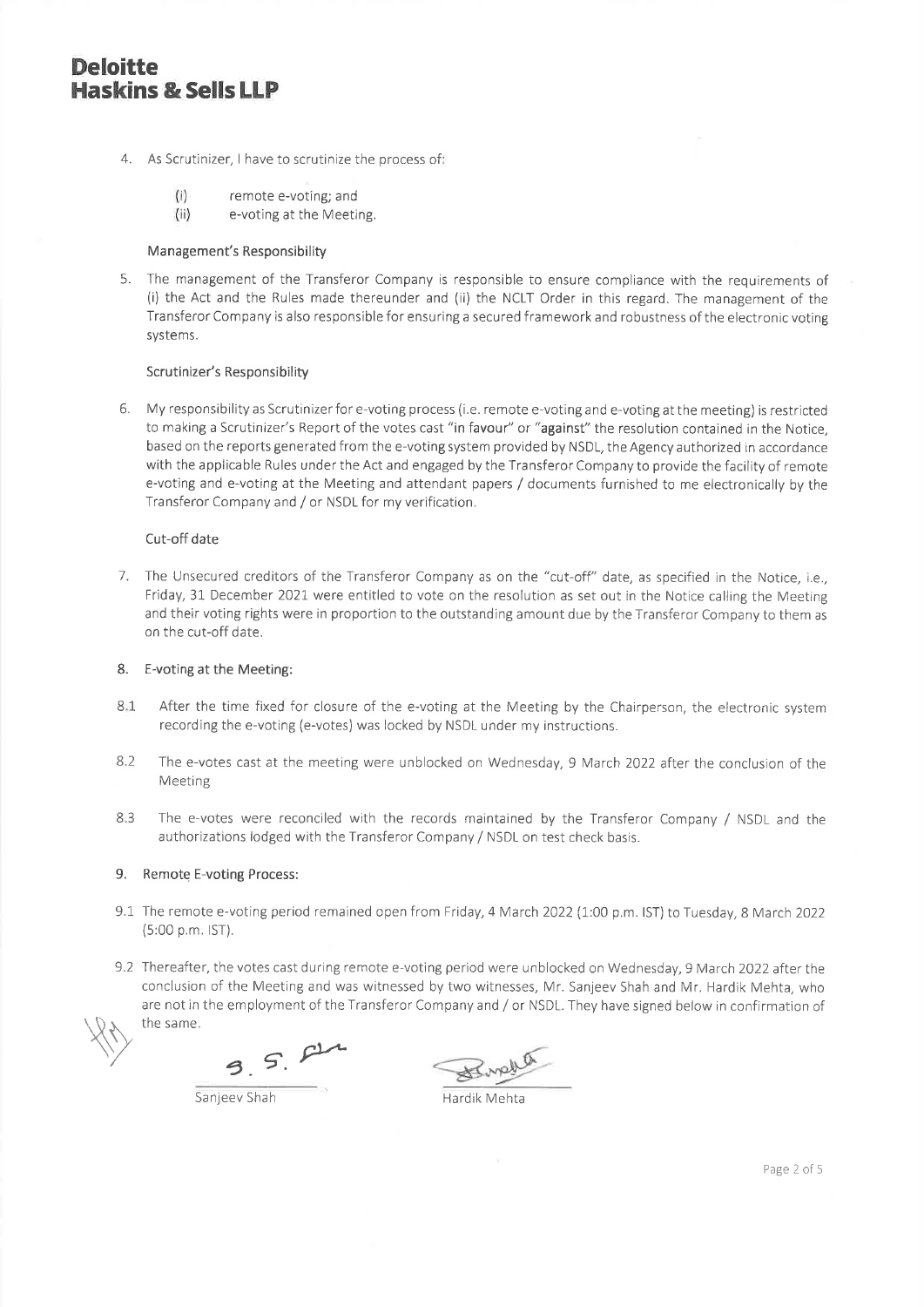- 9.3 Thereafter, the details containing, inter alia, the list of Unsecured creditors who voted "in favour" or "against" the resolution were generated from the e-voting website of NSDL i.e. https://www.evoting.nsdl.com. Based on the report generated by NSDL and relied upon by me, the data relating to remote e-voting was scrutinized on test check basis.
- 10. The resolution as set out in the Notice calling the Meeting of Unsecured Creditors (Resolution) is reproduced below:-

"RESOLVED THAT pursuant to the provisions of Sections 230 to 232 and other applicable provisions of the Companies Act, 2013, the rules, circulars and notifications made thereunder (including any statutory modification(s) or re-enactment(s) thereof, for the time being in force), subject to the provisions of the Memorandum and Articles of Association of the Company and subject to the approval of Hon'ble jurisdictional National Company Law Tribunal ("NCLT") and subject to such other approvals, permissions and sanctions of regulatory and other authorities, as may be necessary and subject to such conditions and modifications as may be deemed appropriate by the Parties to the Scheme, at any time and for any reason whatsoever, or which may otherwise be considered necessary, desirable or as may be prescribed or imposed by the NCLT or by any regulatory or other authorities, while granting such approvals, permissions and sanctions, which may be agreed to by the Board of Directors of the Company (hereinafter referred to as the "Board", which term shall be deemed to mean and include one or more Committee(s) constituted/to be constituted by the Board or any other person authorised by it to exercise its powers including the powers conferred by this Resolution), the arrangement embodied in the Scheme of Arrangement between Reliance Industries Limited & its shareholders and creditors and Reliance Syngas Limited & its shareholders and creditors ("Scheme"), be and is hereby approved;

RESOLVED FURTHER THAT the Board be and is hereby authorised to do all such acts, deeds, matters and things, as it may, in its absolute discretion deem requisite, desirable, appropriate or necessary to give effect to this Resolution and effectively implement the arrangement embodied in the Scheme and to make any modifications or amendments to the Scheme at any time and for any reason whatsoever, and to accept such modifications, amendments, limitations and/or conditions, if any, which may be required and/or imposed by the NCLT while sanctioning the arrangement embodied in the Scheme or by any authorities under law, or as may be required for the purpose of resolving any questions or doubts or difficulties that may arise including passing of such accounting entries and /or making such adjustments in the books of accounts as considered necessary in giving effect to the Scheme, as the Board may deem fit and proper."

11. The consolidated results of remote e-voting and e-voting at the Meeting, on the Resolution, based on the reports generated by NSDL, scrutinized on test-check basis and relied upon by me, are as under:-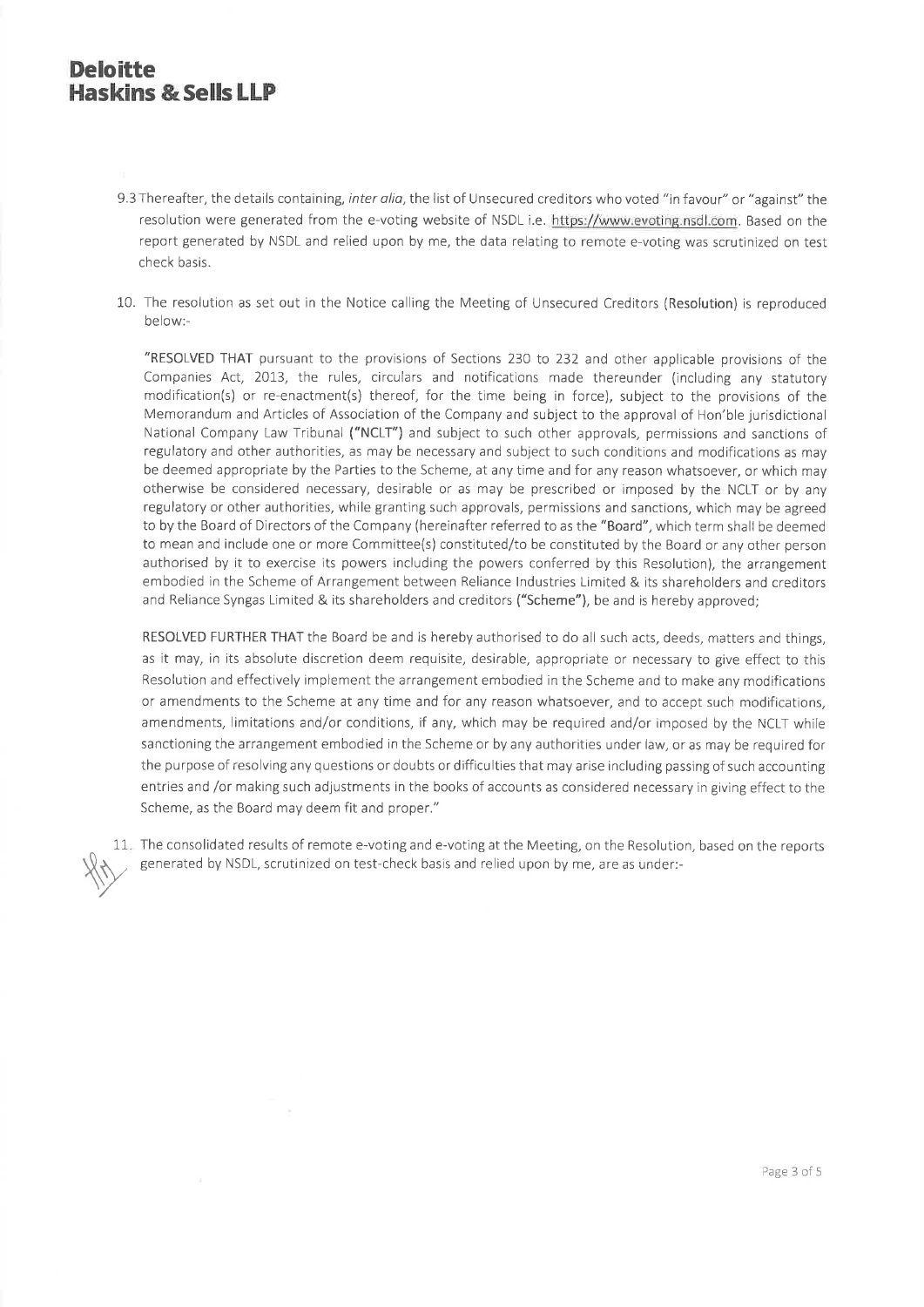| Votes in favour of the Resolution              |                                           |                                                                                                                                                               |                                                | Votes against the Resolution                 |                                                                                                                                                        | Invalid votes                                               |
|------------------------------------------------|-------------------------------------------|---------------------------------------------------------------------------------------------------------------------------------------------------------------|------------------------------------------------|----------------------------------------------|--------------------------------------------------------------------------------------------------------------------------------------------------------|-------------------------------------------------------------|
| Number of<br>Unsecured<br>Creditors<br>(Col.1) | Value of<br>Unsecured Debt(₹)<br>(Col. 2) | As a percentage<br>in value terms<br>(of votes in<br>favour and<br>against)<br>(Col.2/<br>(Aggregate of<br>Col.2 and<br>$Col.5$ <sup>*</sup> 100)<br>(Col. 3) | Number of<br>Unsecured<br>Creditors<br>(Col.4) | Value of Unsecured<br>Debt $($ ₹)<br>(Col.5) | As a percentage in<br>value terms (of<br>votes in favour<br>and against)<br>(Col.5/ (Aggregate<br>of Col.2 and<br>$Col.5$ <sup>*</sup> 100)<br>(Col.6) | Value of invalid<br><b>Unsecured Debt</b><br>(₹)<br>(Col.7) |
|                                                |                                           |                                                                                                                                                               |                                                |                                              |                                                                                                                                                        |                                                             |
| 1115                                           | 195217.92.99.122                          | 99.0631%                                                                                                                                                      | 6                                              | 1846, 33, 48, 671                            | 0.9369%                                                                                                                                                | 2016,00,81,938                                              |

Note:

- (i) Votes cast by Unsecured Creditors aggregating to ₹ 2016,00,81,938 are considered as invalid due to lack of proper authorisation.
- (ii) This comprises of  $\bar{\tau}$  2016,00,79,603 in favour of the resolution and  $\bar{\tau}$  2335 against the resolution.
- (iii) If the invalid votes were to be considered, the percentage would be 99.0726% in favour and 0.9274% against.

Accordingly, the proposed Resolution approving the Scheme has been approved by requisite majority of the Unsecured Creditors of the Transferor Company as required under the Act.

- 12. The electronic data and all other relevant records relating to remote e-voting and e-voting at the Meeting will be handed over to Smt. Savithri Parekh, Company Secretary and Compliance Officer of the Transferor Company for safe keeping as provided in the Act read with the relevant Rules.
- 13. a) This report is issued in accordance with the terms of the Engagement Letter.

b) I have conducted my examination in accordance with the Guidance Note on Reports or Certificates for Special Purposes issued by the Institute of Chartered Accountants of India (ICAI) and Standards on Auditing specified under Section 143(10) of the Act. The Guidance Note requires that I comply with the ethical requirements of the Code of Ethics issued by ICAI.

c) I have complied with the relevant applicable requirements of the Standard on Quality Control (SQC) 1, Quality Control for Firms that Perform Audits and Reviews of Historical Financial Information, and Other Assurance and Related Services Engagements.

Page 4 of 5